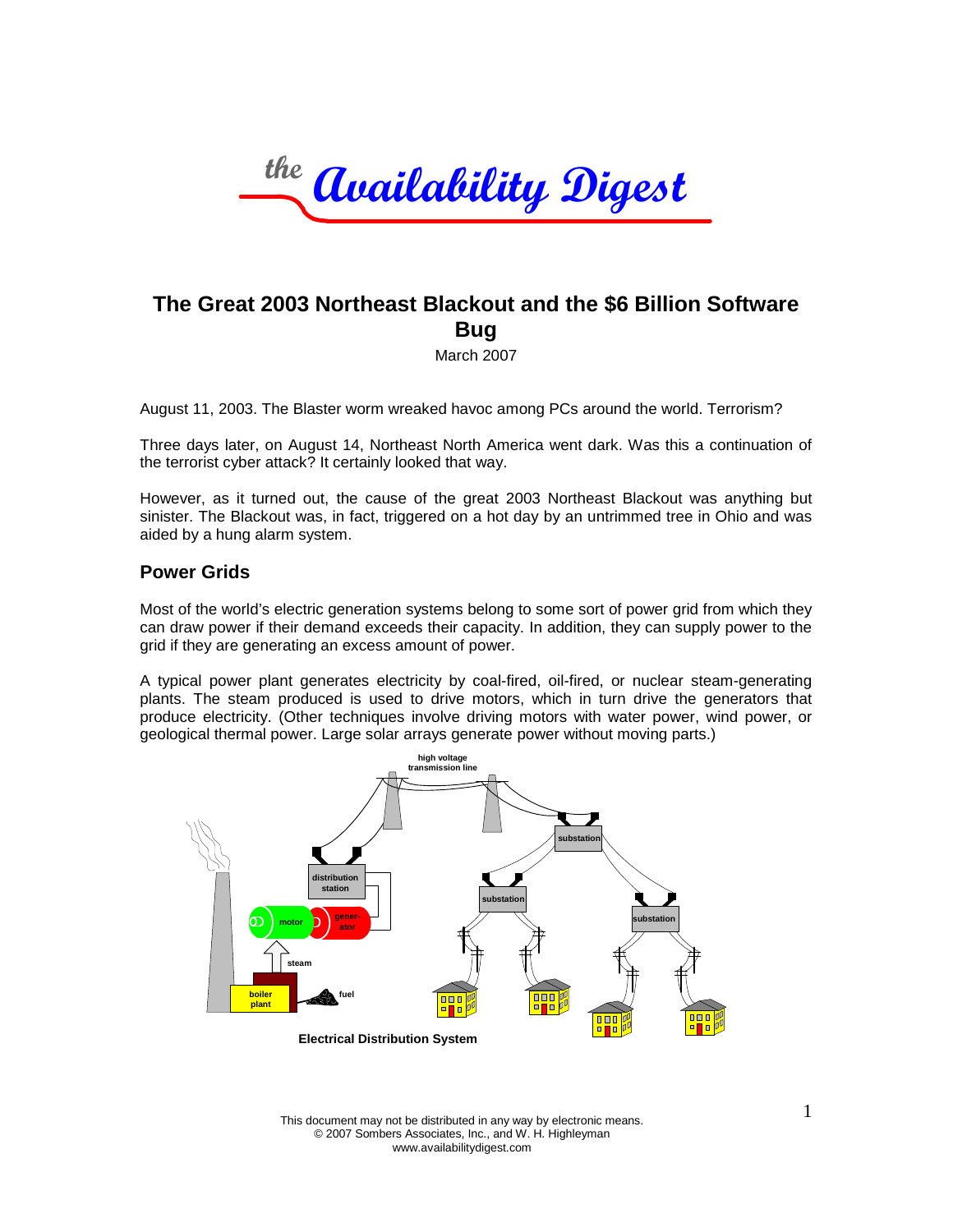The power generated by the generating station is distributed via high-voltage transmission lines to substations around the utility's service area. The substations step down the high voltage to that required by the utility's consumers and distribute this power to homes, businesses, and industries.

A generation and distribution facility is connected to its neighbors to share in power demands fromits customers. This interconnection forms the electrical power distribution grid. $1$ 

Each power generating system is heavily protected with devices such as circuit breakers, which can trip to isolate failed or overloaded components such as generators, transformers, or transmission lines. The status of all components, including the state of the circuit breakers, is monitored by sophisticated SCADA (Supervisory Control and Data Acquisition) computer systems. These systems are typically redundant systems. In addition to status monitoring, they also incorporate sophisticated models to predict the proper response to fault conditions.



If all else fails, a power generating plant will go into "safe mode" to prevent overload damage. In this mode, it can be shut down in an orderly manner. It typically takes a day or more to return a generating plant to service.

There are strict protocols in place which govern the procedures to be followed should a power company encounter problems. Specifically, if they have to shut down a generating plant, whether for planned maintenance or due to an unplanned failure, they must coordinate this action with their neighboring grid members since this will impose additional load on their neighbors' generating capabilities, which must be managed. If there is not good coordination, a failed generating plant can overload a neighboring plant and take it down, which will overload its neighbors and take them down, and on and on until there is a massive area electrical outage. That is what happened on August 14, 2003.

# **The All-Important Monitoring System**

Our story centers on FirstEnergy, a major producer of electric power in Ohio. FirstEnergy uses a Unix-based redundant GE XA/21 SCADA transmission management system written in C and C++ to control power generation and distribution via its high-voltage transmission system.<sup>[2](#page-1-1)</sup> The XA/21 provides reliable management of generated power in response to system disturbances. It monitors system conditions against operating limits and develops corrective and preventative strategies.

The XA/21 is a proven system with over 100 worldwide installations and millions of hours of operational experience. It is a system respected by the power generating utilities.

# **The Cascading Power Failure**

Power lines sag in hot weather. They also sag due to the heat generated by the electrical current which they are carrying. The high-voltage transmission lines (up to 500,000 volts) can blast a tree to its roots. This takes a tremendous amount of power and instantly overloads the transmission

<span id="page-1-1"></span><span id="page-1-0"></span><sup>1</sup> Electrical System Overview, *GlobalSecurity.org*; April 27, 2005.

www.gepower.com.

This document may not be distributed in any way by electronic means. © 2007 Sombers Associates, Inc., and W. H. Highleyman www.availabilitydigest.com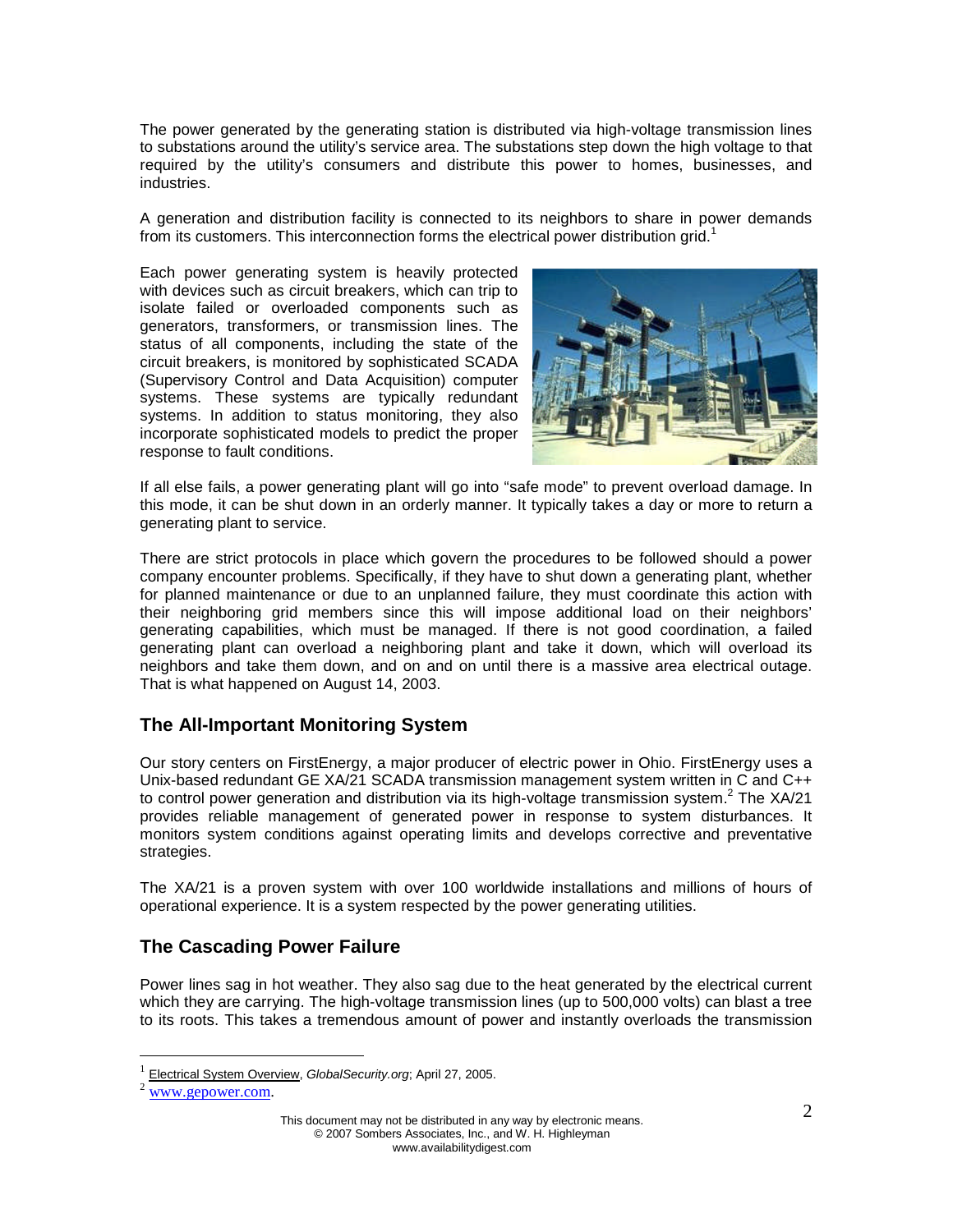lines. Therefore, it is imperative that trees under these transmission lines be kept trimmed so that they will not come in contact with the transmission lines.

The policy of FirstEnergy was to trim trees every five years. However, they did not always stick to this schedule; and the result was that some trees under its transmission lines had grown too tall.

August 14 was a hot day, pushing 90 degrees Fahrenheit in the Ohio area. Air conditioners and fans were imposing heavy demand on generating capacity. Between the heat of the day and the heat generated by the electrical current, transmission lines were seriously sagging. System logs showed the following sequence of faults: $3$ 

At 1:31 p.m., the power generating plant at Eastlake, Ohio, shut down. This plant had a history of maintenance problems.

At 2:02 p.m., the first 345 kilovolt transmission line came into contact with a tree and failed.

At 2:14 p.m., the GE XA/21 SCADA alarm subsystem failed. However, the SCADA system was otherwise working; and the controllers were not aware of this failure. Therefore, it was not repaired.

At 2:27 p.*m.,* a second transmission line fell into the trees and was shut down. The controllers received no notification of this nor of any of the problems which were to follow due to the errant SCADA system.

At 3:32 p.m., power shifted by the first failure caused another transmission line to sag into the trees and fail.

The power controllers were trying to understand these failures and failed to inform system controllers in nearby states. Therefore, FirstEnergy's power neighbors were not given the opportunity to plan for increased power demands caused by the Ohio failures.

At 3:39 p.m., another transmission line failed.

At 3:41 p.m. and 3:46 p.m., two circuit breakers connecting FirstEnergy's grid with the outside world tripped while sixteen more transmission lines failed. This turned out to be the last chance that controllers had to save their grid if they had they cut power to Cleveland at that time.

At 4:06 p.m., after another transmission line failed, an uncontrollable power surge was created; and chaos ensued. Ohio drew two gigawatts of power from Michigan. By 4:10 p.m., the eastern Michigan grid disconnected from the western part of the state; and Cleveland separated from the Pennsylvania grid. Many more transmission lines failed in Ohio and Michigan, blocking the eastward flow of power. Generators went down, creating huge power deficits. To compensate, 3.7 gigawatts of power surged from the East through Ontario to Michigan, a sudden tenfold increase in power transmission. This tripped the East Coast breakers, and the blackout was on.

Within a minute, the flow reversed to send two gigawatts eastward from Michigan through Ontario. It flipped again in just a half a second.

By 4:10 p.m., international connections began failing. Western Ontario separated from the East, and the first Ontario plants went offline in response to the unstable system. New York separated from New England, Ontario separated from the western New York grid, and the last lines between Michigan and Ohio failed. Windsor and Ontario dropped off the grid.

<sup>3</sup> Northeast Blackout of 2003, *Wikipedia*.

This document may not be distributed in any way by electronic means. © 2007 Sombers Associates, Inc., and W. H. Highleyman www.availabilitydigest.com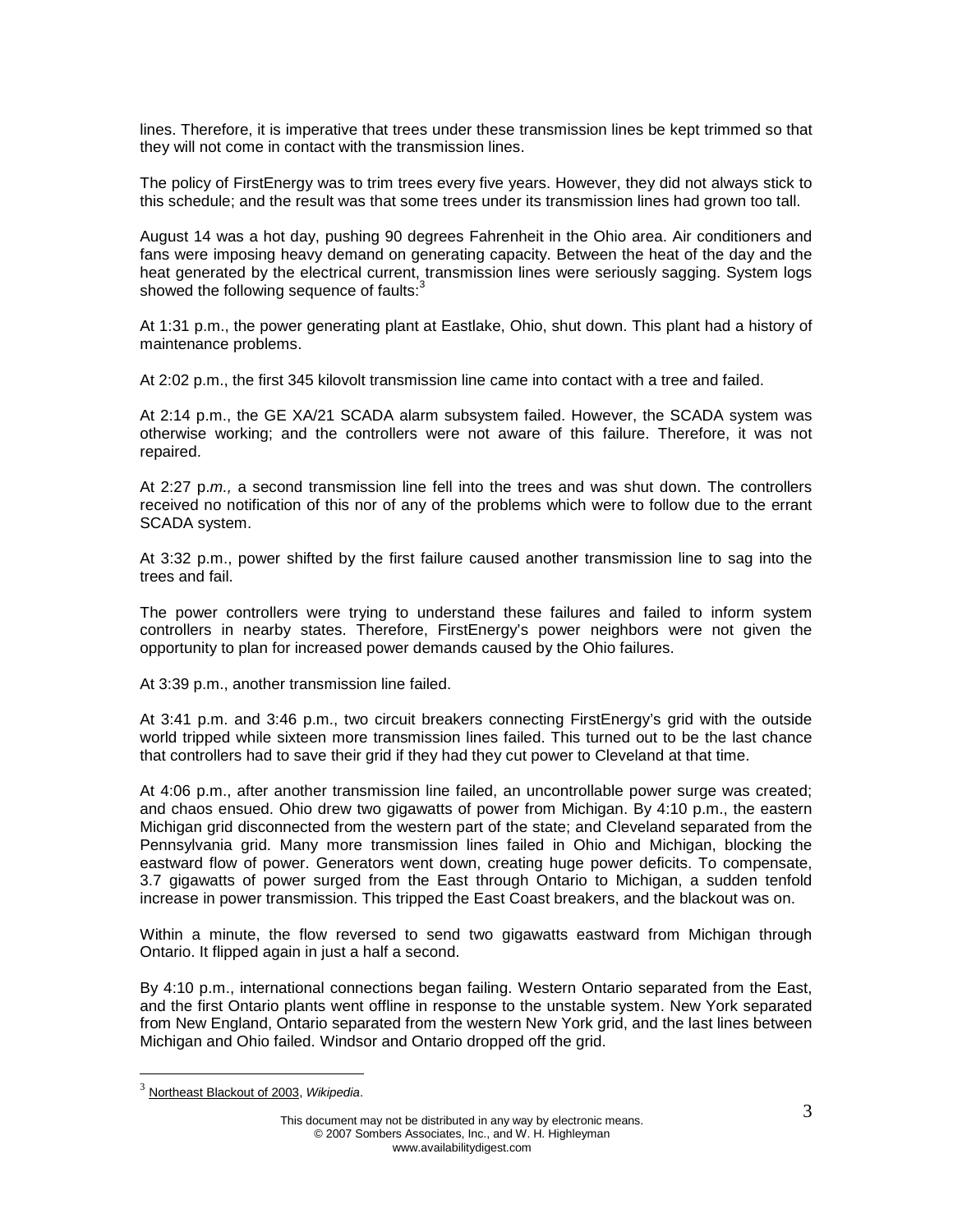By 4:13 p.m., the cascading failures ended. 508 generating stations at 256 power plants, including 22 nuclear power plants in the U.S. and Canada, had gone offline. Over 40 million people in the U.S. and Canada were without power. The financial impact ran into billions. It wasn't until the next evening that partial power was restored.



**The Northeast Before the Blackout The Northeast After the Blackout (NOAA satellite photographs. The remaining lights are communities, residences, and businesses with local power generation capabilities.)**

This blackout was more than a lights-out inconvenience. Sewage spilled into waterways. Train service in the Northeast Corridor, including those provided by Amtrak, Long Island Railroad, and Metro-North, was shut down. Planes couldn't fly because passenger screening equipment was down, baggage couldn't be delivered, and electronic ticketing systems could not be accessed. Gas stations couldn't pump fuel. Oil refineries shut down. Cell phones and laptops quit working when their batteries ran out. Miners were marooned underground. The U.S./Canadian border shut down because of the lack of electronic border check systems. The backup diesel generator for the 1,900 room Marriott Hotel in New York wouldn't start even though it had been tested weekly.Guests had to walk down and sleep under the stars[.](#page-3-0)<sup>4</sup> It is thought that the Ontario government fell in October elections because of the blackout. Financial losses were estimated to be six billion dollars.

# **The Monitoring System that Wasn't**

All this disaster took was a hot day, a tall tree, and a balky monitoring system. If any one of these fault links had not occurred, the failure chain would have been broken; and the Northeast Blackout of 2003 would not have occurred (at least, not on August 14).

We can't control hot days. FirstEnergy could have trimmed their trees. But why did the redundant GE XA/21 system fail?

As logs were reviewed, it was found that the first thing that had happened was that alarm conditions were no longer being processed. This created an ever-growing queue of alarm conditions awaiting processing. Response times for operator requests grew from one second to one minute. Within thirty minutes, this queue became so long that it caused the primary system to

<span id="page-3-0"></span><sup>4</sup> R. LaPedis, Lessons learned from the 2003 northeastern blackout, *The Connection*; March/April 2004.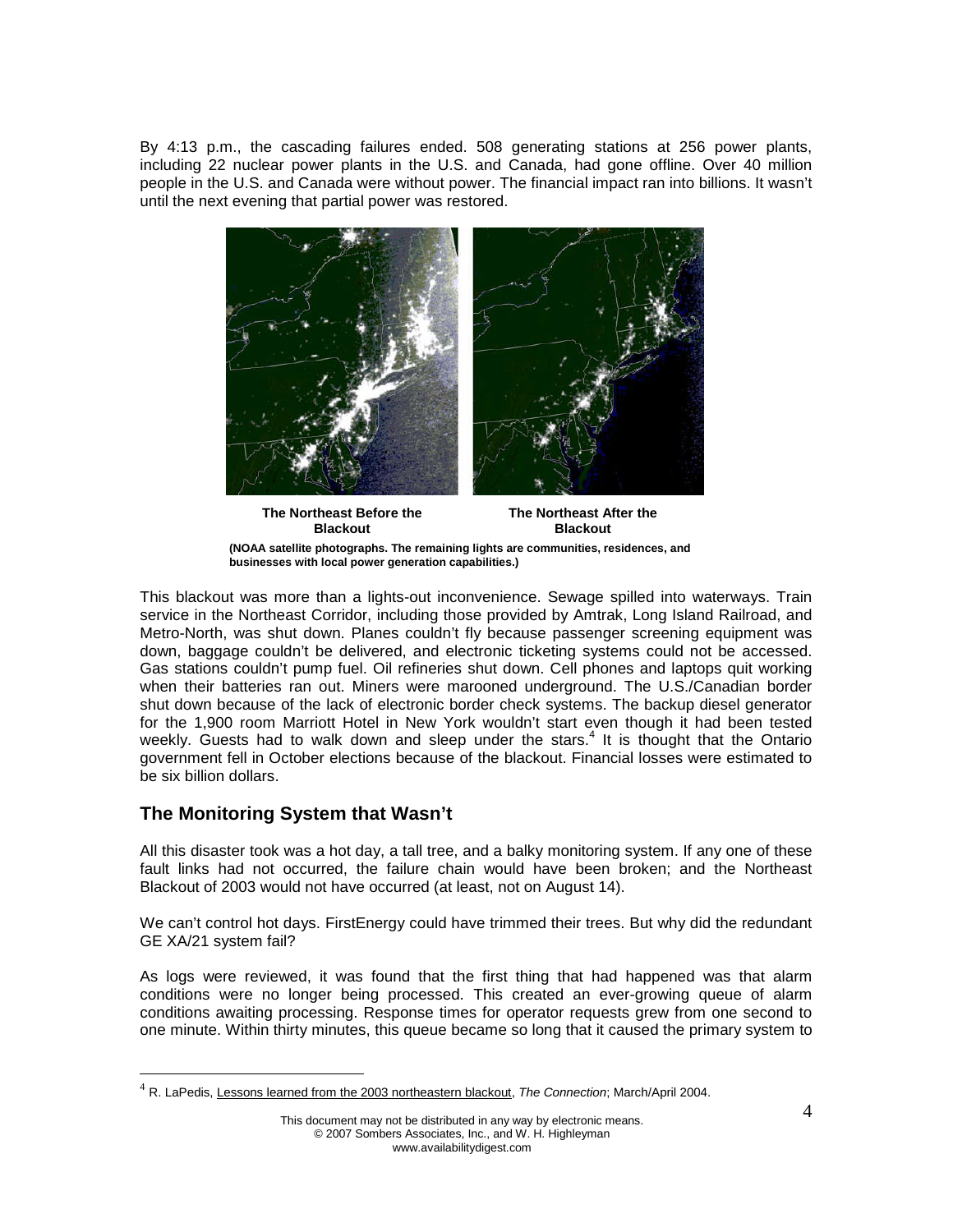shut down and pass control to its backup system. Equally overwhelmed by the large queue of alarm events, the backup system itself eventually failed.

Where should one look to find the problem? There were four millions of lines of code in the system, and millions of hours of operation had never induced this problem. GE Energy made the tracking and solution of this problem its highest priority.



**GE XA/21 SCADA System**

The focus of the code search was the million lines of code comprising the alarm system.<sup>[5](#page-4-0)</sup> It took a half-dozen experts eight weeks, but eventually they were able to recreate the problem by slowing the system way down. It turned out to be a race condition with an opportunity window measured in milliseconds or less. Two programs were able to get write access to the same data structure simultaneously. Their updates contaminated the structure. The result was that the alarm program was put into an infinite loop. It could neither process alarms nor report that it was in failure.

Because alarms could not be processed, the queue of events that had to be monitored for alarm conditions could not be processed. The queue grew without limit, and after about thirty minutes it had consumed all available memory. At this point, the primary server crashed; and the backup took over. It, too, was overwhelmed by the monster queue; and it crashed. At this point, the operators realized that there was a problem with their SCADA system; but it was far too late.

This software bug cost power customers an estimated six billion dollars.

GE Energy has since sent a patch correcting this bug to all of its customers around the world.

## **Lessons Learned**

There are many lessons to be learned from this disaster. Some had to do with power generation, but many had to do with data processing, which is our focus.

### *Separate Your Backup System*

Perhaps the greatest lesson that was learned by the 2003 Northeast Blackout is the same lesson that was learned after 9/11. Provide a great deal of space between your systems, whether you are running active/backup, active/hot standby, or active/active. If your active system was in New York City and your backup system was in Cleveland, you were out of luck. If your backup system was in Chicago or San Francisco, you were okay.

<span id="page-4-0"></span><sup>5</sup> Tracking the Blackout Bug, *Security Focus*; April 7, 2004.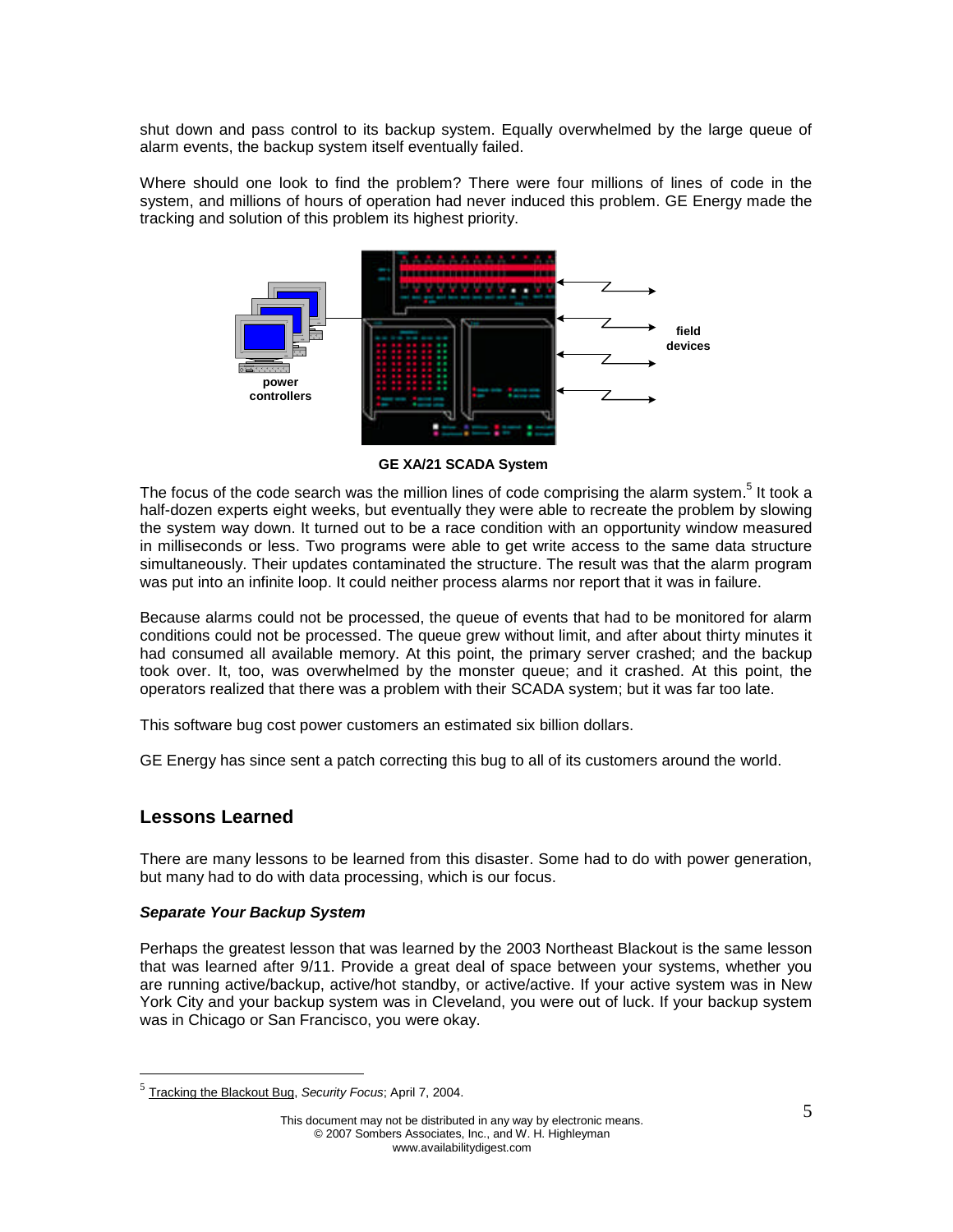How far is enough? One never knows. After 9/11, the regulatory bodies wanted to mandate a minimum separation of 300 miles for financial institutions. This recommendation hasn't been rigorously followed and may not have been enough anyway to avoid an outage with a blackout this size. The only thing that is certain is that the further your systems are separated, the safer you are.

#### *Mind Your Backup Power*

An alternative to system separation is to provide backup power at your sites. These UPS (uninterrupted power supply) systems are usually diesel motor generators. However, there are countless stories of UPS systems not starting. Though frequent testing of these systems is a must, the Marriott experience mentioned above shows that even that may not be enough. Others have found that their diesel fuel has congealed if it is not replaced periodically. Still others have found that they did not have enough fuel on hand to operate for the duration on the power outage. If the Northeast Blackout had lasted for days, could you get your generators refueled?

Make sure that you have enough battery backup to carry your system through the minutes that it may take to start a balky generator. Finally, with all of these problems, if your system is really mission-critical and depends on diesel generator backups, consider having two such systems in case one won't start.

#### *Don't Trust Your Systems*

Another key lesson is "Don't trust your systems." In this case, the power controllers trusted their systems to the extent that they ignored phone calls from the field and other centers warning about worsening conditions in the field. As a result, they did not know of the extensive tripping of electrical facilities in their grid; and they made no emergency alternative procedures to monitor their grid. Even worse, perhaps, was that they did not alert their neighboring grids of the problems they were facing.

Computers fail. Hardware fails. Software fails. Event notification fails. Failover fails. A computer monitioring system is a great aid, and in many cases it is required in order to be able to effectively run a facility such as a power utility. However, there must be procedures in place to alert operators to a failure of their system *independent* of the system itself. That is, one cannot depend upon a sick system to tell you that it is sick. Furthermore, there must be procedures in place to allow operations to continue in the event of a monitoring failure or to smoothly terminate operation if necessary.

#### *Software is Never Bug-Free*

Another lesson is that software is never bug-free. Here is a system with millions of hours of operational experience, and it still had a lurking bug in it. Is this the last bug? It reminds us of the software bug detector once promoted. It is a little box with a green light that plugs into your computer. When the last software bug has been fixed, the green light illuminates. Upon further inspection, opening up the box finds it empty – the green light is wired to nothing.

Accepting that software is never bug-free, it then becomes incumbent upon the programming team to write defensive code. Defensive code defends against situations that can cause damage, such as multiple write-access to the same data structure. This particular case is a good example of the benefits of object-oriented programming. If the system data structures had been encapsulated in an object which could protect its data, this kind of problem could have been effectively eliminated.